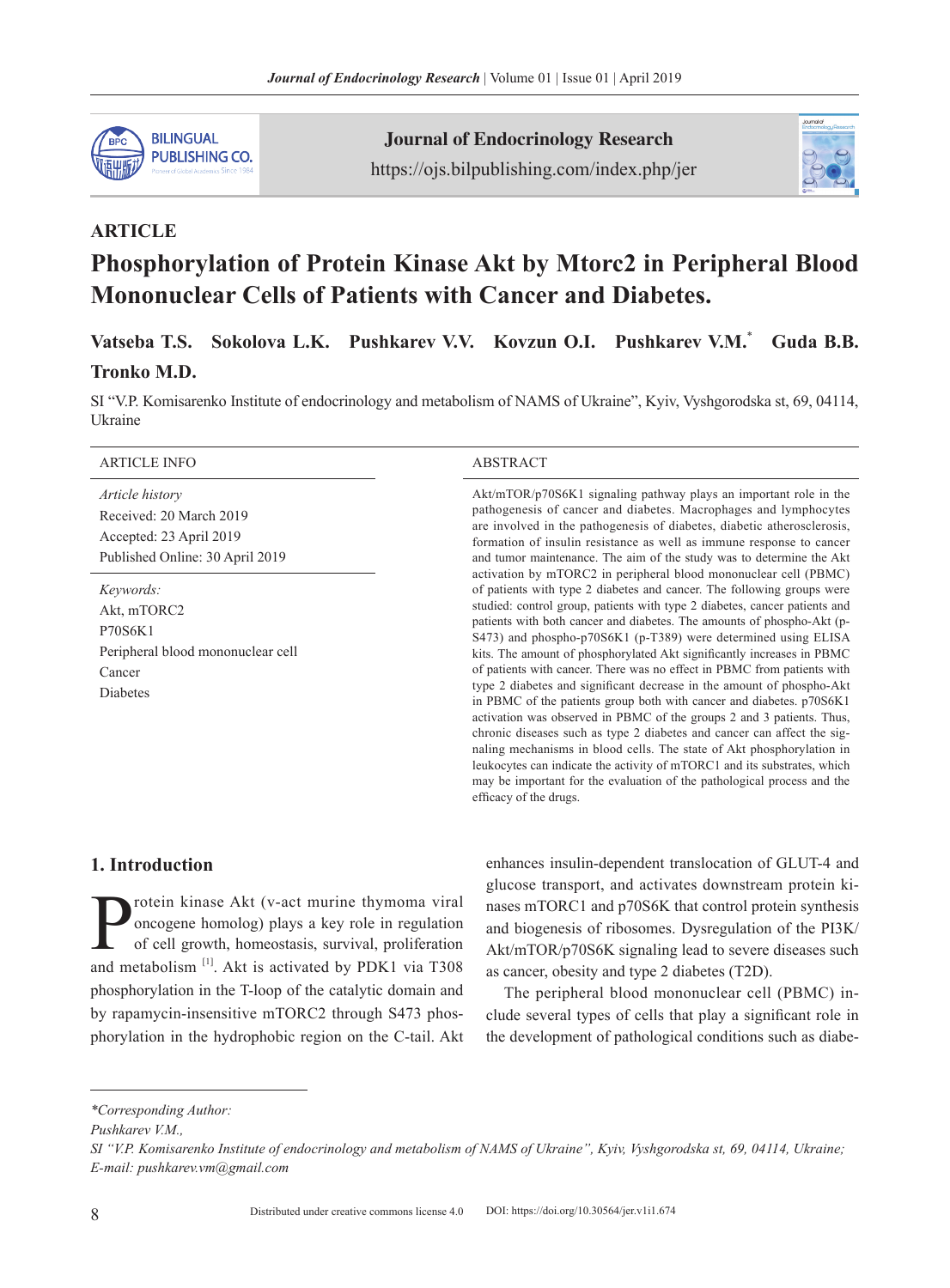tes and cancer [2-4]. The pathway PI3K/Akt is involved in the activation of macrophages and lymphocytes, secretion of cytokines, initiation of inflammatory processes and immune surveillance failure<sup>[5]</sup>.

The serine/threonine kinase mTOR forms two different signaling complexes, mTORC1 and mTORC2, by binding several proteins. mLST8, DEPTOR, and Tti1/Tel2 complex are contained in both mTORC1 and mTORC2. RAP-TOR and PRAS40 are specific to mTORC1, and RIC-TOR, mSin1 and PROCTOR 1/2 are specific to mTORC2. These kinase complexes interact with specific substrates and initiate various signaling events that modulate cellular functions. mTORC1 controls the main cellular anabolic processes, linking them to the availability of nutrients; mTORC2 phosphorylates and activates Akt, controlling cellular metabolism, survival and organization of the cytoskeleton. The actions of mTORC1, mTORC2 and Akt are closely intertwined in some contexts. Thus, in growing and proliferating cells, Akt is a critical activator of mTORC1, and activated mTORC1 mediates by feedback inhibition of mTORC2 and Akt. Therefore, mTORC1, mTORC2 and Akt constitute a key metabolic signaling network that coordinates many of the metabolic processes in growing, proliferating cells and metabolic tissues  $[6, 7]$ .

The aim of the work was to determine the activation of Akt, the main effector kinase of PI3K/Akt/mTORC/ p70S6K cascade, in PBMC of patients with T2D and cancer.

#### **2. Materials and methods**

The study was conducted in the diabetology department of the Institute. All patients signed informed consent to conduct further diagnostic and research study. Immediately after collection, the blood was layered on histopaque 1077 (Sigma, USA), centrifuged at 500 g (RT) for 15 min in the 15 ml conical Falcon<sup>TM</sup> tubes, the PBMC collected were washed in PBS and frozen at -80 °C until use. For determination of phospho-Akt1/2/3 (р-S473) and phospho-p70S6K1 (p-T389) amounts ELISA kits 85-86046

and 85-86053 respectively (Invitrogen, USА) were used. The studies were carried out in triplets. The cells were lysed in the extraction buffer with inhibitors of proteases and phosphatases from the kits. The protein concentration in the lysate was determined using BCA protein assay kit (Novagen, USA). The measurements were carried out on a microplate reader (Bio-tek Instruments, USA) at a wavelength of 450 nm.

The OD values of samples obtained are located on the calibration curve satisfactorily coinciding with a theoretical line that indicates no scattering of the data.

The results of the study are presented as  $M \pm SD$ , n = 6 - 15. To compare the data groups One-Way ANOVA and Student's *t*-test (with statistical module of Origin 7.0 software) were used. Values of  $P \le 0.05$  were considered as significant.

The following groups were investigated:  $1 - \text{control}$ group  $(n = 6)$  – healthy people, representative by age; 2 – patients with T2D ( $n = 12$ ); 3 – cancer patients ( $n = 15$ );  $4$  – patients with both cancer and T2D (n = 7). Patients with T2D used combined treatment with insulin and metformin. Patients with diabetes (groups 2 and 4) have HbA1c level – 7.4-9.2%. Тhe patients of groups 3 and 4 have uterine, breast and bowel cancers. All examined patients belonged to the Caucasian race, age was in range from 46 to 72. Gender and BMI characteristics of the patients are shown in the Table 1. The patients and a control group were selected with close age and body mass index.

#### **3. Results and Its Discussion**

The PBMC include monocytes/macrophages and lymphocytes (T-cell, B-cell, NK) involved in the processes of cellular and humoral immunity. PI3K/Akt/mTOR is a signaling cascade that largely determines the functioning of these blood cells in diabetes and malignant neoplasm  $[2-4, 8]$ .

As shown in Figure 1"2", the content of Akt phosphorylated by mTORC2 does not differ from the control in the group of patients with diabetes.

|                                | 1 group          |                  | II group         |                  | III group        |                   | IV group        |                  |
|--------------------------------|------------------|------------------|------------------|------------------|------------------|-------------------|-----------------|------------------|
|                                | Men<br>$(n=3)$   | Women<br>$(n=3)$ | Men<br>$(n=6)$   | Women<br>$(n=6)$ | Men<br>$(n=5)$   | Women<br>$(n=10)$ | Men<br>$(n=3)$  | Women<br>$(n=4)$ |
| Age<br>(years)                 | $57.0 \pm 1.70$  | $60.0 \pm 3.71$  | $60.17 \pm 2.94$ | $57.50 \pm 1.17$ | $60.4 \pm 5.8$   | $59.2 \pm 2.19$   | $61.3 \pm 2.12$ | $55.5 \pm 1.9$   |
| BMI<br>$(\text{kg}/\text{m2})$ | $27.39 \pm 2.37$ | $30.22 \pm 1.13$ | $32.44 \pm 1.25$ | $32.12 \pm 1.49$ | $30.75 \pm 1.46$ | $32.47\pm0.93$    | $32.8 \pm 1.6$  | $29.2 \pm 1.8$   |

**Table 1.** Gender and BMI characteristics of the patients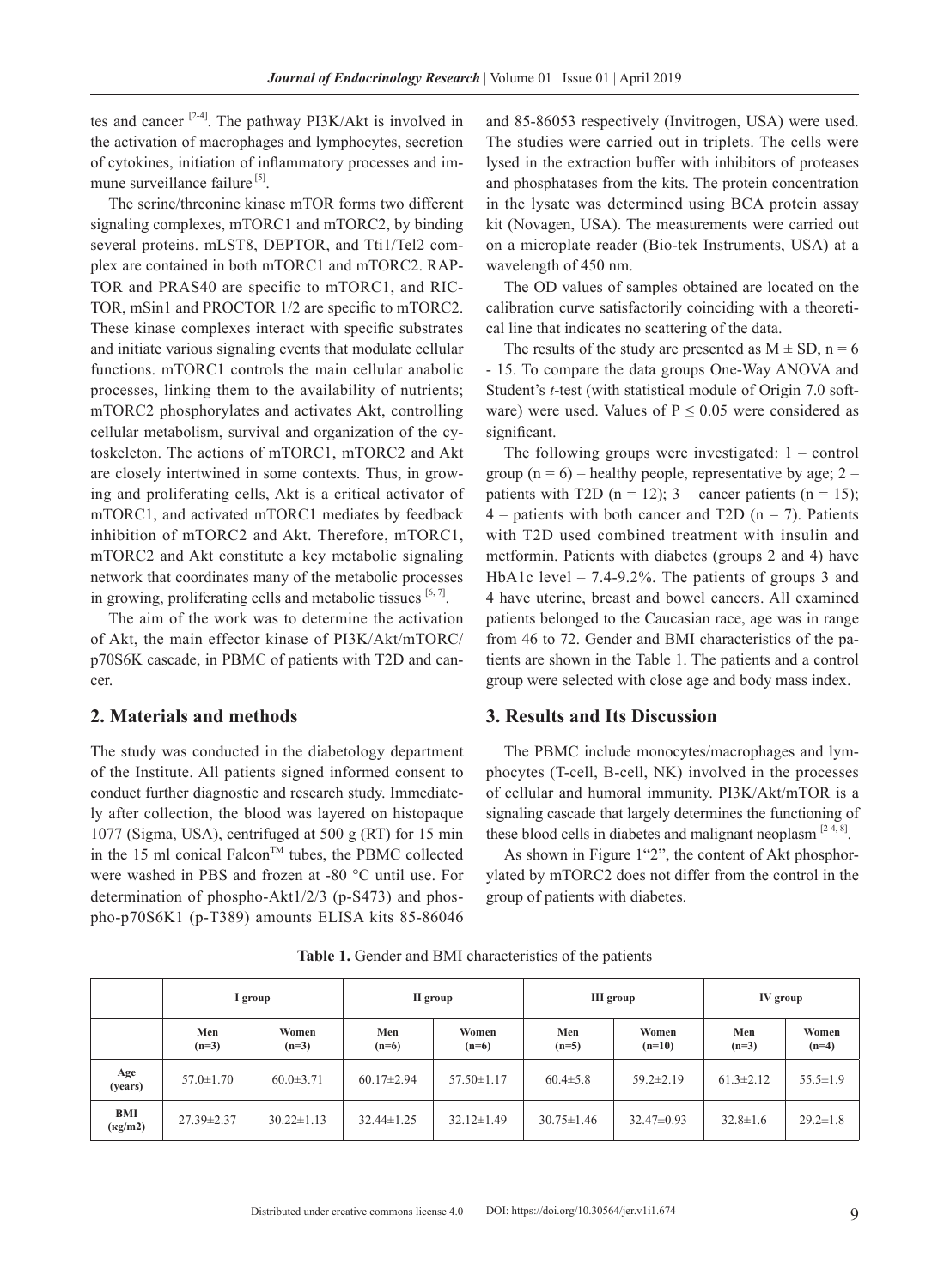

**Figure1.** Amount of phospho-Akt1/2/3 (р-S473) in peripheral blood mononuclear cell of patients with cancer and diabetes

PBMC cells were isolated from the blood, lysed in the extraction buffer with inhibitors of proteases and phosphatases and phospho-Akt1/2/3 amounts was determined using of ELISA kits.

All patients belonged to the Caucasian race with age in range from 46 to 72. The patients and a control group were selected with close age and body mass index.

1 - control ( $n = 6$ ); 2 - patients with type 2 diabetes ( $n =$ 12); 3 - cancer patients ( $n = 15$ ); 4 patients with both diabetes and cancer  $(n = 7)$ . To compare the data groups One-Way ANOVA and Student's *t*-test were used.  $M \pm SD$ , \* - the difference from the control group is significant, P  $< 0.05$ .

It is known that in tissues of patients with T2D, as a result of prolonged exposure to high doses of insulin, the activity of Akt and its downstream kinases, mTORC1 and p70S6K, is enhanced, resulting in phosphorylation of key adapter protein IRS-1 (S307 and other amino acid residues), its degradation, impaired insulin signaling and, consequently, insulin resistance  $[9]$ . The level of phosphorylated Akt in PBMC of patients with T2D is probably determined by the ratio of metformin and insulin effects. Metformin activates the AMPK and inhibits mTORC1 activity, but improves insulin signaling. Insulin activates the signaling cascade of PI3K/Akt/mTORC1 and inhibits the activation of AMPK by metformin  $[10]$ . The final result of the interaction of these drugs and the signaling mechanisms induced is the state of Akt activity.

At the same time, in PBMC of patients with T2D we observed 143.4±18.9% (M±SD) enhancement of p70S6K1 phosphorylation (p-T389), indicating the activity of the PI3K/Akt/mTORC1/p70S6K1 pathway. Obviously, mTORC2 does not participate in the activation of Akt in this context.

It has been shown earlier that PBMC of patients with

systemic insulin resistance express matrix metalloproteinase 9, hypoxia-induced factor 1α, split AMPKα, IRS-1 phosphorylated on S312, Akt phosphorylated on T308, and TLR4  $^{[11, 12]}$ . TLR4 activation in macrophages caused increased expression of scavenger receptors via mTORC2/ Akt/mTORC1 signaling cascade which accelerates oxLDL uptake and foam cell formation – key event in the pathogenesis of atherosclerosis<sup>[13]</sup>.

In PBMC of cancer patients enhancement of Akt phosphorylation (p-S473) was observed (Figure 1.3). The phosphorylation level of p70S6K is also increased to 120.6±9.17 %. Thus, mTORC2 may contribute in activation of mTORC1 and its downstream targets.

It is well established that the PI3K/Akt pathway is frequently dysregulated in cancer [14]. Unlike mTORC1, the regulation of mTORC2 and its functional contribution to cancerogenesis remain poorly understood. Recent studies demonstrate that an intact mTORC2 is required for the activation of Akt *in vitro* and *in vivo* [15]. mTORC2 combines the effects of extracellular growth factors and survival signals with pathways controlling cell growth and proliferation. mTORC2 binds extracellular signals (such as growth and cytokine factors) with mTORC1 activation, cell proliferation and survival through direct phosphorylation of the protein kinase Akt on Ser473 in its hydrophobic C-tail that is required for its maximum activation  $[16]$ . Both complexes control each other, since the Akt regulates the phosphorylation of PRAS40, which disinhibits the activity of mTORC1, while p70S6K regulates Sin1 to modulate the activity of mTORC2  $^{[17]}$ .

It has been shown that loss of mTORC2 in macrophages suppresses tumor growth. The mTORC2-mediated pathway comprising PI3K and Akt, is important for the accented glucose metabolism, promotes the activation of M2 macrophages (alternatively activated macrophages) and involves M-CSF as an upstream activator. M2 macrophages function in constructive processes, such as wound healing and tissue repair, and disable the activation of the damaging immune system by the secretion of anti-inflammatory cytokines such as IL-10  $^{[18]}$ . It is also known that macrophage M2 polarization – a key pro-tumoral phenomenon<sup>[19]</sup>. mTORC2 activity was found to be elevated in glioma cell lines and primary tumors as compared with normal brain tissue. Xenograft studies also supported a role for increased mTORC2 activity in tumorigenesis and enhanced tumor growth [20].

There was estimated a strong link between diabetes (especially T2D) and cancer. Hyperinsulinemia enhances the expression of insulin and IGF receptors that causes a cumulative mitogenic effect. Hyperglycemia provides cancer cells with excess of glucose  $[21]$ . Therefore somewhat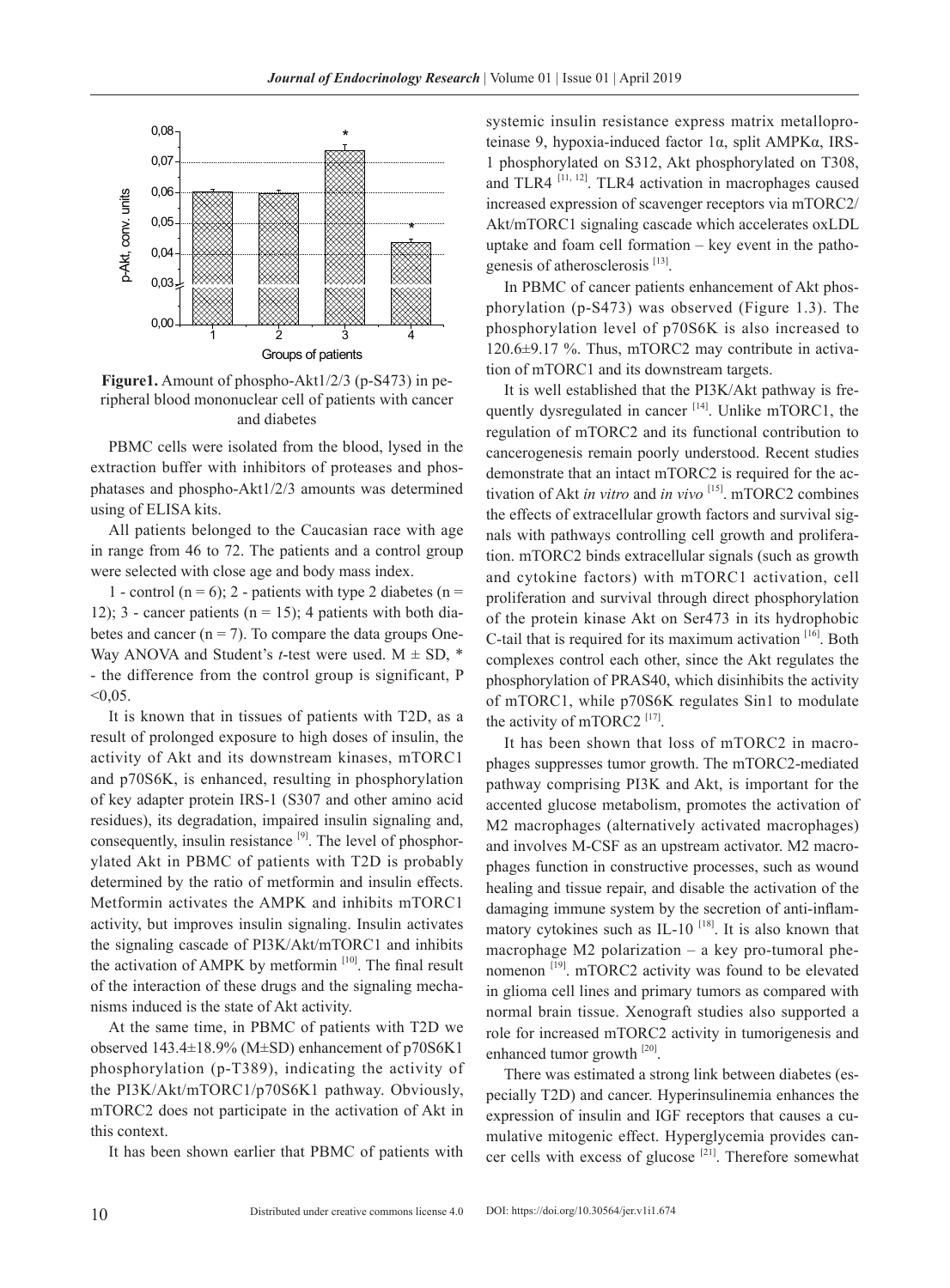unexpected was the decrease in the amount of phospho-Akt (Figure1"4") in the PBMC of patients group both with cancer and diabetes. The level of phosphorylation of p70S6K is also reduced to  $89.7 \pm 6.27\%$  of the control level and more than 30% compared to the cancer group (Figure 1"3"). Consequently, in the PBMC of group 4 patients the activity of Akt, mTORC1 and p70S6K is significantly suppressed, as compared to the group of cancer patients.

Probable explanation for such inhibition may be competition for common signaling mechanisms. It is also possible the participation of tumor suppressors, such as TRIB3 (Tribbles pseudokinase 3), which suppress activation of Akt by mTORC2 in tumors  $[22]$ . The involvement of IKKα, a subunit of the IKK complex that controls NF-κB activation, is also not excluded. IKKα regulates the mTORC2 kinase activity directed to Akt on S473 and Akt-mediated phosphorylation of FOXO3a and GSK-3β, but not other Akt-associated targets such as TSC2 and PRAS40, which control the mTORC1/p70S6K activity [23]. TLR4 expression in macrophages mentioned above could activate NF-κB signaling [24].

It should be noted that we did not observe a significant difference in the activity of both kinases in the PBMC between patients with different types of cancer within groups 3 and 4. We also did not observe gender differences.

## **4. Conclusion**

Thus, chronic diseases such as type 2 diabetes and cancer may have a systemic effect on signaling mechanisms in different tissues of the body, including blood cells. The state of Akt phosphorylation in PBMC can indicate the activity of mTORC1 and its substrates, which may be important for the evaluation of the pathological process and the efficacy of the drugs.

# **References**

- [1] Manning BD, Toker A. AKT/PKB Signaling: Navigating the Network [J]. Cell. 2017, 169: 381-405.
- [2] de Oliveira CE, Oda JM, Losi Guembarovski R, de Oliveira KB, Ariza CB, Neto JS, Banin Hirata BK, Watanabe MA. CC chemokine receptor 5: the interface of host immunity and cancer [J]. Dis Markers. 2014, 2014: 126954.

DOI: 10.1155/2014/126954

[3] Senovilla L, Vacchelli E, Galon J, Adjemian S, Eggermont A, Fridman WH, Sautès-Fridman C, Ma Y, Tartour E, Zitvogel L, Kroemer G, Galluzzi L. Trial watch: Prognostic and predictive value of the immune infiltrate in cancer [J]. Oncoimmunology. 2012, 1(8): 1323-1343.

- [4] Tronko ND, Pushkarev VM, Sokolova LK, Pushkarev VV, Kovzun OI. Molecular mechanisms of pathogenesis of diabetes and its complications [M]. K.: Publishing house Medkniga, 2018: 264 (In Russian).
- [5] Dituri F, Mazzocca A, Giannelli G, Antonaci S. PI3K functions in cancer progression, anticancer immunity and immune evasion by tumors [J]. Clin Dev Immunol. 2011, 2011: 947858. DOI: 10.1155/2011/947858
- [6] Covarrubias AJ, Aksoylar HI, Horng T. Control of macrophage metabolism and activation by mTOR and Akt signaling [J]. Semin Immunol. 2015, 27(4): 286-296.

DOI: 10.1016/j.smim.2015.08.001

- [7] Covarrubias AJ, Aksoylar HI, Yu J, Snyder NW, Worth AJ, Iyer SS, Wang J, Ben-Sahra I, Byles V, Polynne-Stapornkul T, Espinosa EC, Lamming D, Manning BD, Zhang Y, Blair IA, Horng T. AktmTORC1 signaling regulates Acly to integrate metabolic input to control of macrophage activation [J]. Elife. 2016, 5: e11612. DOI: 10.7554/eLife.11612
- [8] Kim LC, Cook RS, Chen J. mTORC1 and mTORC2 in cancer and the tumor microenvironment [J]. Oncogene. 2017, 36(16): 2191-2201. DOI: 10.1038/onc.2016.363
- [9] Puskarev VM, Sokolova LK, Pushkarev VV, Tronko ND. The role of AMPK and mTOR in the development of insulin resistance and type 2 diabetes. The mechanism of metformin action [J]. Probl Endocr Pathol. 2016, 3: 77-90. (In Russian).
- [10] Sokolova LK, Pushkarev VM, Belchina YB, Pushkarev VV, Tronko ND. Effect of combined treatment with insulin and metformin on 5′AMP-activated protein kinase activity in lymphocytes of diabetic patients [J]. Rep Nat Acad Sci Ukr. 2018, 5: 100-104. DOI: <https://doi.org/10.15407/dopovidi2018.05.100>
- [11] Zhang Z, Amorosa LF, Coyle SM, Macor MA, Birnbaum MJ, Lee LY, Haimovich B. Insulin-dependent regulation of mTORC2-Akt-FoxO suppresses TLR4 signaling in human leukocytes: relevance to type 2 diabetes [J]. Diabetes. 2016, 65(8): 2224-2234. DOI: 10.2337/db16-0027
- [12] Zhang Z, Amorosa LF, Coyle SM, Macor MA, Lubitz SE, Carson JL, Birnbaum MJ, Lee LY, Haimovich B. Proteolytic cleavage of AMPKα and intracellular MMP9 expression are both required for TLR4-mediated mTORC1 activation and HIF-1α expression in leukocytes. J Immunol [J]. 2015, 195(5): 2452-2460. DOI: 10.4049/jimmunol.1500944